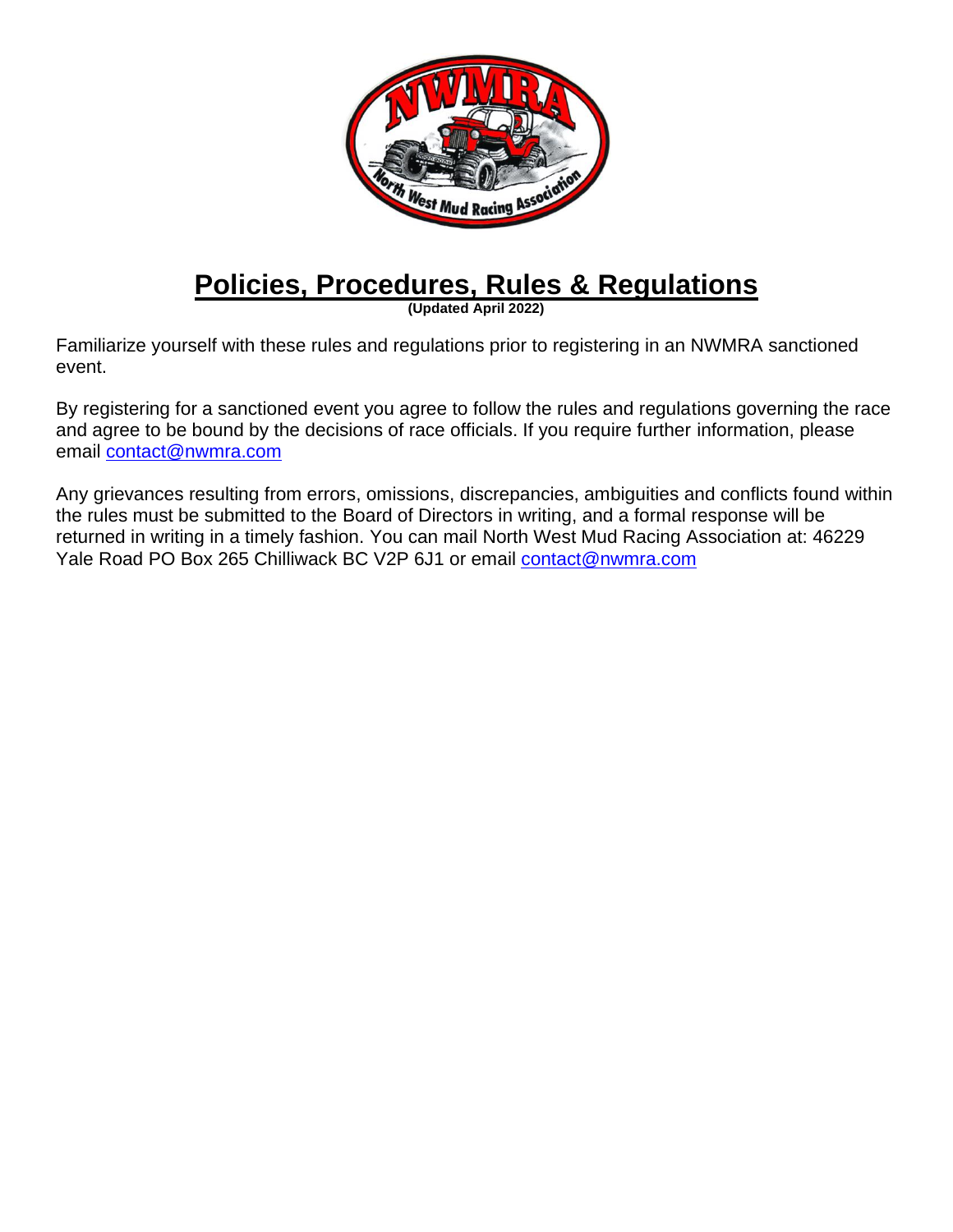

## **Table of Contents**

|  | 3              |  |  |  |  |
|--|----------------|--|--|--|--|
|  | $\overline{4}$ |  |  |  |  |
|  |                |  |  |  |  |
|  |                |  |  |  |  |
|  | 7              |  |  |  |  |
|  | $\overline{7}$ |  |  |  |  |
|  | 8              |  |  |  |  |
|  | 9              |  |  |  |  |
|  | 10             |  |  |  |  |
|  | 11             |  |  |  |  |
|  | 12             |  |  |  |  |
|  | 14             |  |  |  |  |
|  | 14             |  |  |  |  |
|  | 14             |  |  |  |  |
|  | 15             |  |  |  |  |
|  | 15             |  |  |  |  |
|  | 15             |  |  |  |  |
|  | 16             |  |  |  |  |
|  | 17             |  |  |  |  |
|  | 18             |  |  |  |  |
|  | 19             |  |  |  |  |
|  | 20             |  |  |  |  |
|  | 21             |  |  |  |  |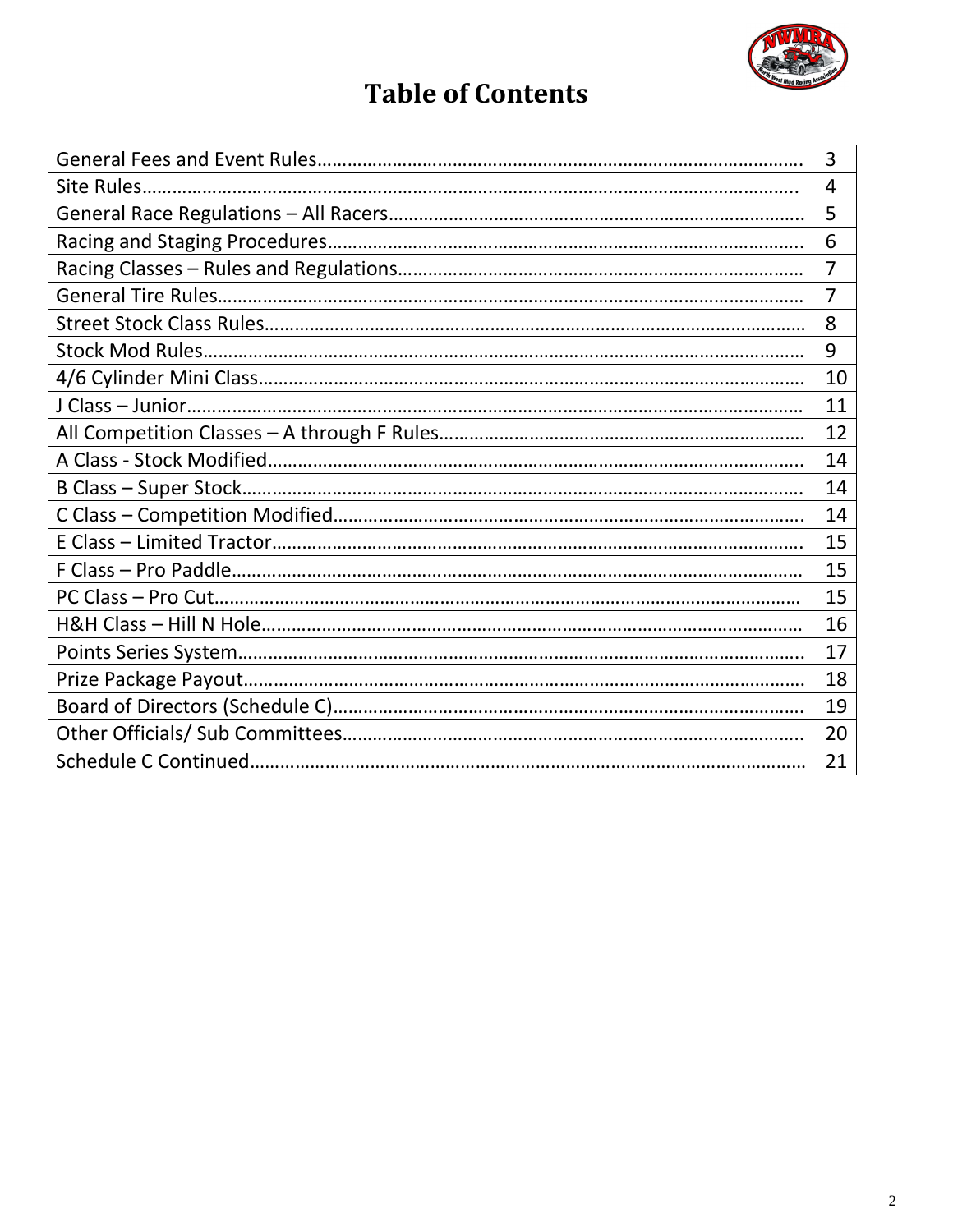

## **General Fees and Event Rules**

- 1. Registration for NWMRA members is \$80.00 and includes a total of three pit passes per race. This can be one driver and two pit crew or two drivers and one pit crew. Registration for non-members is \$100.00. Non-member's race teams may have only the driver and any pit crew will be an additional cost. Pit passes must be worn on the wrist and are invalid if torn, reattached or worn on clothing or hats. Persons found with invalid passes must leave the restricted areas immediately.
- 2. NWMRA Membership is \$125.00 per race season, per race class registered for a points series. A discounted Membership of \$100.00 is available if membership dues are received by May 1<sup>st</sup> annually. Junior Membership \$30.
- 3. The NWMRA reserves the right to refuse entry to any person or vehicle at a sanctioned event. Each person granted admittance to restricted track areas must read the waiver prior to signing and must acknowledge having read and fully understood the waiver.
- 4. Any driver found to have alcohol and/or drugs in his/her race vehicle while in restricted track areas will immediately be disqualified.
- 5. If a driver is found to be impaired and/or under the influence of drugs or alcohol, his/her vehicle will not compete for the remainder of the event. The driver will be disqualified, forfeit winnings, applicable tow money and points from the race. Drivers may also face suspension from future sanctioned races. Refunds for registration will not be issued.
- 6. Any individual associated to a race vehicle, found to be under the influence of drugs or alcohol during race hours will be removed from the pit area and track.
- 7. Any track official, volunteer or director found to be under the influence of drugs or alcohol during race hours will be immediately relieved of their duties and removed from restricted areas.
- 8. Use of profanity and/or threats by drivers or persons associated to a race vehicle, to track officials, technical officials, track volunteers or NWMRA Directors, will be cause for immediate disqualification and a suspension will be determined by the NWMRA.
- 9. If a driver acts without due regard to the safety of track personnel or spectators, by driving in an unsafe manner anywhere on the site, an immediate disqualification may be issued at the Board of Directors discretion.
- 10. When a disqualification is issued registration fees and pit passes will not be refunded.
- 11. Disciplinary actions can be appealed by writing to "North West Mud Racing Association, (current mailing address) 46229 Yale Road PO Box 265 Chilliwack BC V2P 6J1.
- 12. The NWMRA directors and officials do not have the authority to over-rule the association's rules and regulations but have the full authority to make decisions not covered by the existing rules and regulations.
- 13. In the event of a dispute to race results, three track officials and all present NWMRA directors will settle all decisions relating to the dispute.
- 14. In the event that an individual feels an issue of concern has arisen, they can take their concerns to the NWMRA's directors and the issue will be addressed at the first available general meeting. The issue will not be addressed during race hours unless it falls under existing rules and regulations.
- 15. The promoter of a sanctioned race has the right to waive the race registration fees, and/or provide tow money to a racer regardless of membership in the NWMRA.
- 16. No high-speed driving or hot-rodding will be tolerated by race vehicles or pit vehicles at any race site.
- 17. Names, symbols and advertising may be displayed on vehicles provided they are in good taste. The NWMRA has the right to refuse entry of a vehicle with distasteful or inappropriate vehicle names and/or graphics.
- 18. Association Members whose vehicle is trailered to an NWMRA event aboard the BC Ferry system will be eligible for a tow fee set at \$50. The tow fee will not be deducted from any prize payout.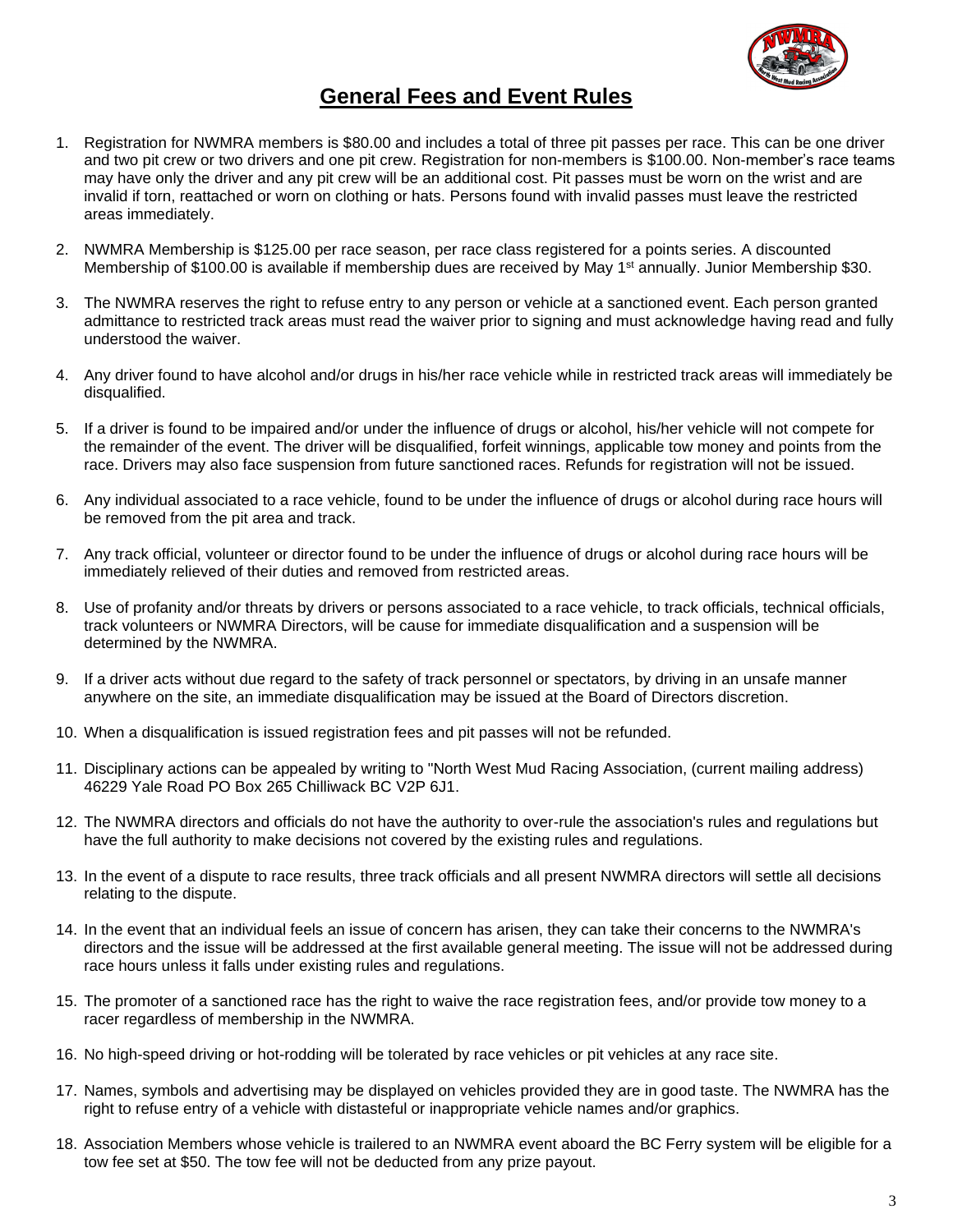

## **Race Site Rules**

- 1. Drivers must obey all signs and be aware of pedestrians at all times.
- 2. All attendees traveling to our races are representing the NWMRA, we expect everyone to drive respectfully and abide by all laws on the roads to and from all race venues. Respecting the communities, we race in and travel through goes a long way and helps keep our venues open.
- 3. Absolutely no starting, running or joyriding race vehicles at night. **Between the hours of 10pm to 8am no race vehicles should be heard running** unless racing is going late. Breaking these rules can result in disqualification.
- 4. Music must be turned down at midnight to a respectful level.
- 5. Be respectful of fellow campers. Rowdy behavior or violence will not be tolerated.
- 6. Campsites must be kept clean and tidy. Deposit all garbage in proper receptacles located around premises or the large dumpster. Campsites left untidy will not be tolerated. Before leaving the race venue, please take a moment to walk around your pit area to pick up any garbage. Please keep in mind these events are put on by volunteers and these hard-working volunteers must stay until everyone has left for the weekend to pick up any garbage left around. If everyone worked together to check their sites and cleanup it would help cut down on the workload of the couple volunteers that stay and clean up.
- 7. No camp fires permitted. CSA or ULC approved propane campfire apparatus may be used unless otherwise posted.
- 8. Parents/Guardians are responsible for their child's safety, certain race vehicles have limited visibility.
- 9. All pets must be on leash or contained no exceptions. Pick up after your pet.
- 10. Smoking of any kind is not permitted near or in populated areas such as the entry gate, registration tent, timing tower, apparel booth, playground, food stand area and grand stands.
- 11. Cigarettes must be disposed of and not dropped on the ground as livestock graze on the grass between race events.
- 12. No alcohol consumption allowed during racing hours, this includes no alcohol consumption on the bleachers, other spectator areas or in pit area.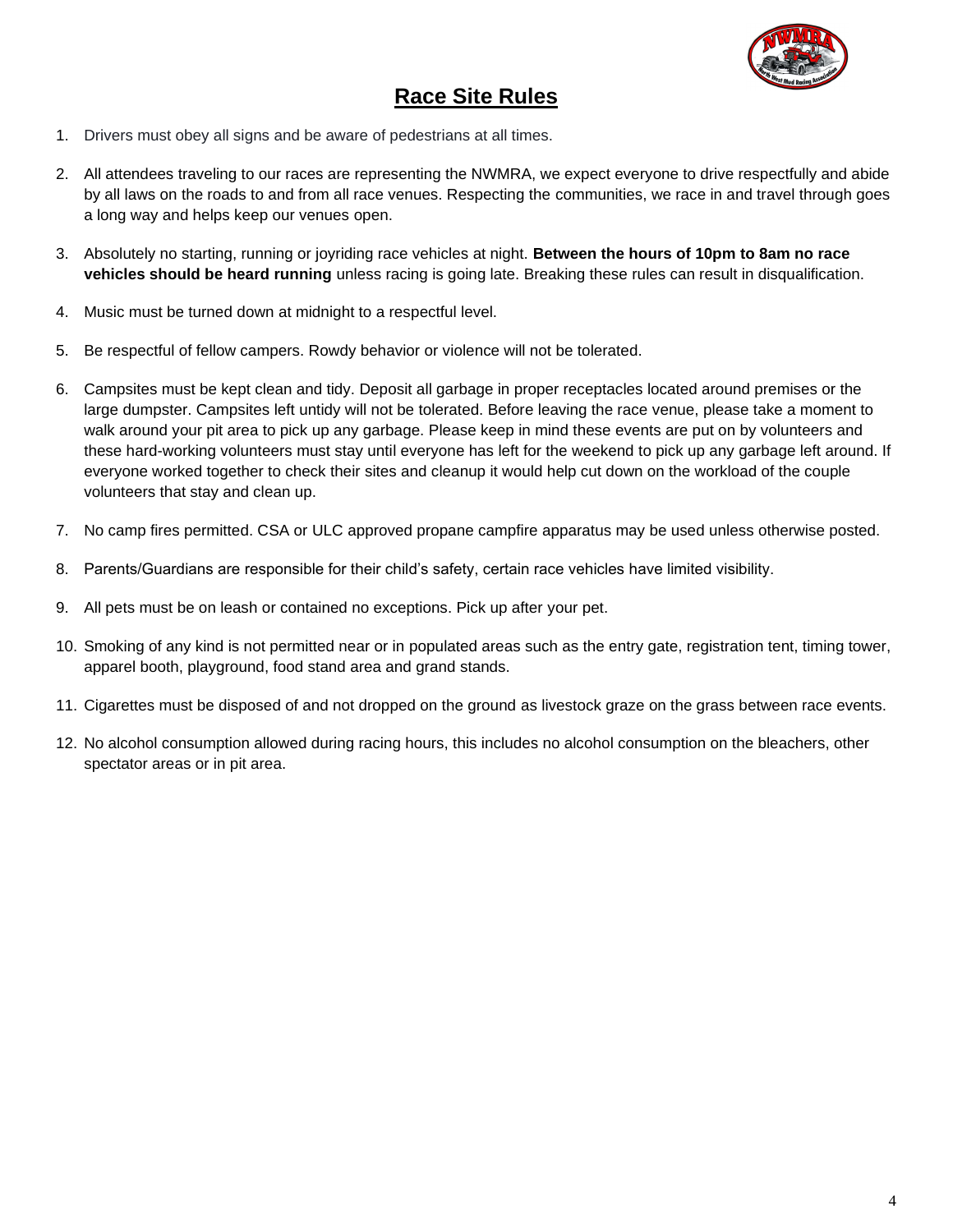

## **General Race Regulations – All Racers**

- 1. Every vehicle must meet the NWMRA's technical requirements to qualify for the event. Regulations are enforced with no exceptions.
- 2. All vehicles must pass inspection before being registered to compete.
- 3. Tech officials retain the right to disallow a vehicle if they feel there are safety issues, or if they feel the vehicle does not meet the proper criteria.
- 4. Tech Inspection fail: A one race grace is given to vehicles that don't pass a Tech Inspection, as long as the vehicle meets the safety standards you will be allowed to race. You will be required to have your vehicle Tech Inspected again at the following race if you wish to race at any other NWMRA events.
- 5. Racers may Double Class, for Double Classing rules see rules specific to your class.
- 6. You may not step down as a driver into A class from any full competition class (i.e., F, PC, E, C, or B into A) if you have raced in the current and/or previous two years at an NWMRA sanctioned event. A Class is for entry level, novice drivers.
- 7. All race vehicles must be in the pit area and **registered at minimum one-hour prior to Drivers meeting**. Late arrivals will be permitted to register but must be inspected prior to competing. Inspections will be carried out as time allows, so late entries must be prepared to miss their first run.
- 8. All drivers or a representative must attend the driver's safety meeting held before each race day. The meeting will be announced by 3 short blasts of an air horn approx 5 minutes prior to the meeting. If a driver repeatedly misses or abuses the drivers meeting then a disciplinary action of a 10 point deduction from the points will be implemented.
- 9. All vehicles must have front and rear hook-up points (min 3" inside diameter). NWMRA is not responsible for any damage that may occur if your vehicle requires a tow out.
- 10. Jeeps, open top and similar vehicles, vehicles with a gutted cab, missing windows and/or doors or roofs must meet technical requirements on roll bars, cages, harness, seats, etc, and must use some form of arm restraints or window nets if the driver's knuckles can extend beyond the roll cage.
- 11. Re-inspections are required for vehicles involved in fires, rollovers, etc. or if any modifications are done. Reinspections must be done before being permitted to continue racing.
- 12. If you're involved in an incident such as a rollover or crash you must allow first aid to check you over or you will forfeit your rights to race for the remainder of the race weekend.
- 13. No loose articles in vehicle's box or cab.
- 14. Someone must be in the driver's seat of all running race vehicles.
- 15. All body panels and doors must be secured.
- 16. Two wheel drive vehicles must make solo passes.
- 17. No smoking in race vehicles while staging or on the track.
- 18. No passengers permitted in vehicles during racing.
- 19. Racers who bring a designated pit vehicle must operate them in a safe manner, no joyriding, no hot-rodding or highspeed riding anywhere at race venues. These are intended to be support vehicles for race trucks, NWMRA racers and track personal only. Riding while impaired or under the influence of drugs or alcohol is prohibited.
- 20. All Pit vehicles must be registered at beginning of race weekend at Registration.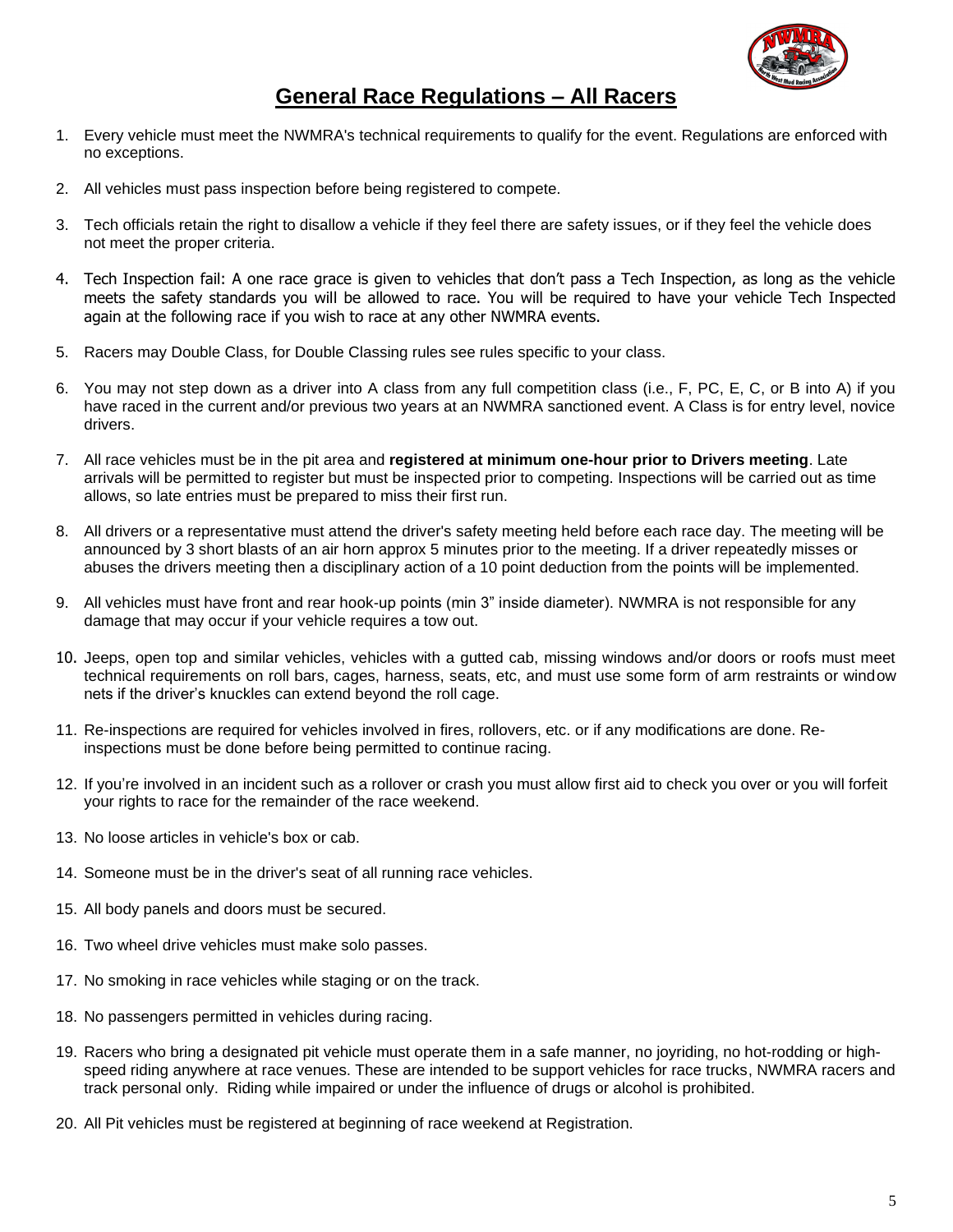

## **Racing and Staging Procedures**

- 1. Drivers will be issued a number plate, which must be attached to the front of the race vehicle.
- 2. Number plates must be kept clean. Racers are responsible for cleaning number plates before the vehicle enters the staging area, or the run may be forfeited.
- 3. Number plates must be cleaned and returned at the end of each race weekend (Sunday) or a \$5 fine will be filed against the registered driver. Fines must be paid before registration will be accepted at future races.
- 4. Even numbered vehicles run in the even lane, odd in the odd lane. Signs will designate odd and even lanes. If a pass is made in the incorrect order or wrong lane, it will be forfeited unless an acknowledged track official error occurred.

#### **5. Class running order: JR, F, C, B, E, PC, A, ST Mod, H+H, ST Stock, 4/6 Mini**

- 6. Classes will be called to staging according to the running order. It is your responsibility to be in staging when it's your turn. Be sure to know your class, number plate and running order.
- 7. Once in staging racers should be in their vehicles and ready to race.
- 8. The NWMRA has the right to change running pairs if several vehicles in the same class are running solo.
- 9. A five-minute grace period will be issued if a vehicle is not ready, but a pass for points can not be made after the grace period expires. Grace periods are not extended for any reason and begin when the vehicle is called to stage. A track official can allow an exhibition pass after the five-minute clock expires.
- 10.The staging officials must be notified if a vehicle is not ready when called to staging. It is the responsibility of each racer to personally notify the officials if they need the five-minute clock. Track officials will not search for missing vehicles.
- 11.Vehicles have two attempts to pass the restart margin of ten feet.
- 12.Vehicles not passing the restart margin on the second attempt will be given the distance of ten feet. Points will only be issued for fully completed passes.
- 13.If a vehicle leaves the start line before the green light, a five-second penalty will be added. Repeated or deliberate jumping of the green light will result in an automatic disqualification from the event.
- 14.Vehicles must come to a complete stop in the shutdown area, failure to do so will result in a disqualification of that pass.
- 15.When flagged to stop, drivers must shut down all vehicle movement immediately or the pass will be forfeited. Repeated incidents will result in disqualification from the event. When a vehicle leaves the lane out the side, distance is taken from the point of exit. Vehicles leaving the lane out the side must come to a complete stop and wait for a track official to clear it for movement, or the run will be forfeited. Distance measurements are taken from the center of front hubs.
- 16.If a vehicle obstructs another vehicle while making a pass or a track official error occurs, a re-run will be issued at the track official's discretion. Re-runs will be recorded even if the original pass was better. Re-runs must be taken immediately at the track officials' discretion.
- 17.Racers unable to complete all passes may not substitute their registered vehicle with another.
- 18.Once the race begins the start and finish lines may be cleared for reasons of safety. The NWMRA reserves the right to shut down the competition for reasons of safety and may alter an unsafe pit. In the event this occurs during a class, the entire class may be issued re-runs.
- 19.In the event of a failure with the electronic timing system, there are three manual timers that time each pass. High and low times will be discarded and the middle time will be recorded. A re-run may be given at the director's discretion if both the electronic and the manual systems fail. A re-run will only be issued if the directors involved deem it necessary.
- 20.All NWMRA prize payout will be paid regardless if the racer is present or not, at trophy presentations at either races or the year end awards banquet.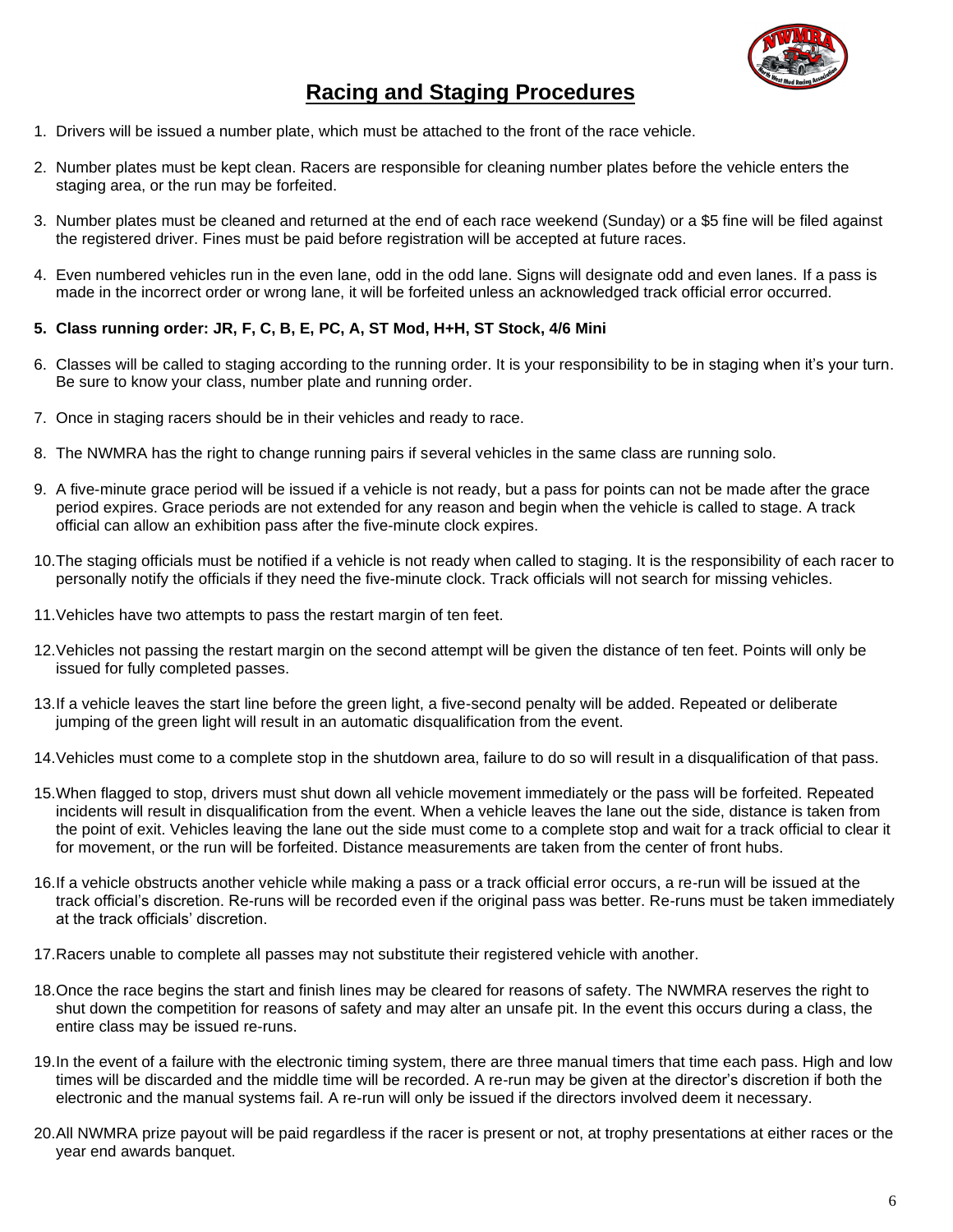

### **RACING CLASSES Rules and Regulations**

#### **NWMRA Class Summary:**

**Determine which class your vehicle best fits in, please see correct page with rules specific to each class. Read all rules thoroughly to be sure your vehicle will pass Tech Inspection. If you're not sure which class you fit into please feel free to contact NWMRA.**

| <b>Class Name</b>        | <b>Description</b>                                                                                                                             | <b>See Page for Detailed</b><br><b>Rules</b> |  |  |  |  |  |  |
|--------------------------|------------------------------------------------------------------------------------------------------------------------------------------------|----------------------------------------------|--|--|--|--|--|--|
| <b>Street Stock - ST</b> | Street legal, insurable vehicles                                                                                                               | Page 8                                       |  |  |  |  |  |  |
| Street Mod - Mod         | Street legal, insurable, limited Mods                                                                                                          | Page 9                                       |  |  |  |  |  |  |
| 4/6 Street Mini- Mini    | Street legal, insurable, 4/6 cylinder, mini                                                                                                    | Page 10                                      |  |  |  |  |  |  |
| J Class                  | Junior class, 13 years old and younger                                                                                                         | Page 11                                      |  |  |  |  |  |  |
|                          |                                                                                                                                                |                                              |  |  |  |  |  |  |
|                          | <b>Competition classes below MUST FIRST read pages 12 &amp; 13</b>                                                                             |                                              |  |  |  |  |  |  |
| A Class                  | Stock modified, competition vehicle, any size DOT tire,<br>no nitrous and no forced induction                                                  | Page 14                                      |  |  |  |  |  |  |
| <b>B</b> Class           | Competition, Super Stock, DOT 38.5" tires and shorter                                                                                          | Page 14                                      |  |  |  |  |  |  |
| C Class                  | Competition Modified, DOT 39" or taller                                                                                                        | Page 14                                      |  |  |  |  |  |  |
| E Class                  | Limited tractor, Rear tires must be V-Bar tractor tires,<br>non-DOT Tires                                                                      | Page 15                                      |  |  |  |  |  |  |
| <b>PC Class</b>          | Pro Cut, DOT cut tires (Currently Suspended unless a<br>minimum of 5 trucks register. Exhibition passes only, if<br>truck minimum not reached) | Page 15                                      |  |  |  |  |  |  |
| F Class                  | Pro Paddle, paddle tires and Verratracs, unlimited                                                                                             | Page 15                                      |  |  |  |  |  |  |
| <b>H&amp;H Class</b>     | Hill & Hole class, No tire restrictions at this time                                                                                           | Page 16                                      |  |  |  |  |  |  |

#### **Class running order: JR, F, C, B, E, PC, A, ST Mod, H+H, ST Stock, Mini**

### **General Tire Rules**

- 1. Vehicles running two different tire sizes/types must run in the upper tire class.
- 2. Terra tires run by size in the correct class.
- 3. Cut or altered tires run by original tire size unless cutting changes tire classification.
- 4. Add-ons to tires such as screws or chains are not permitted.
- 5. Vulcanized tires run in E & F classes only.
- 6. Recap passenger tires may run in A-C classes but are regulated by the following conditions:
	- a. Recaps must be passenger DOT depth and tread style
	- b. Cutting is permitted if it does not alter the tire classification.
	- c. There can be no undercutting or cutting past the adhesive point.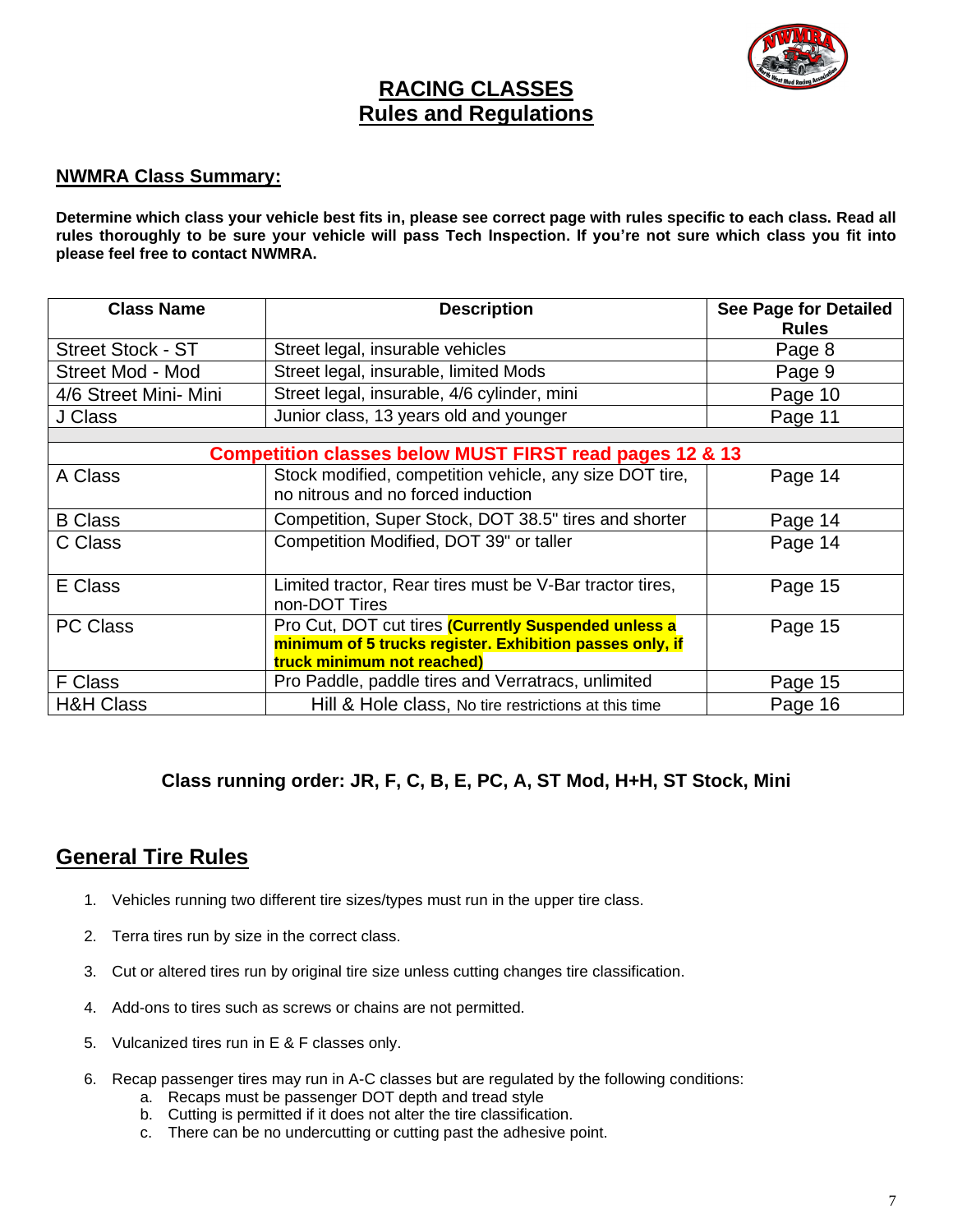

#### **Street Stock Class Rules Stock 8 Cylinder/ Diesels**

- 1. All vehicles are street legal and insured or insurable. Street Stock Class vehicles only need to be insurable. (no permit or insurance required).
- 2. All vehicles must have a fully intact cab with interior, seat belts, door panels, glass, headlights, taillights and front bumper.
- 3. All seats must be securely mounted. Poorly mounted seats will not pass. Floors must be stable. Vehicles with floors other than factory must have floor securely mounted to frame. Unstable floors will not pass. Race seats allowed but must be securely mounted to floor.
- 4. Vehicles must have a securely fastened lap and shoulder belt.
- 5. DOT Tires only. Minimum of an All-Terrain tire. No bald tires (DOT standard).
- 6. Batteries must be securely mounted and tied down.
- 7. All racers must wear pants, long sleeve shirt and closed shoes when making a pass on the track.
- 8. Full helmets with facial protection and chin straps mandatory for all drivers.
- 9. Must have full exhaust, no open heads. Minimum 2' pipe and muffler.
- 10. Street Stock vehicles can double class into Street Mod.
- 11. Someone must be in the driver's seat of all running race vehicles.
- 12. For safety concerns tires must have a minimum of 15 psi.
- 13. Modified street legal trucks will be bumped up into Street Mod depending on what modifications are done. If a street truck has been obviously modified it may be put into Street Mod. All decisions are to the Tech's discretion. See following page for Street Mod rules.
- 14. 14 and 15 year olds may race in this class, passes must be done as solo passes.
- 15. If classes A, B, or C have a low truck count, Street trucks will be given the option to fill the classes.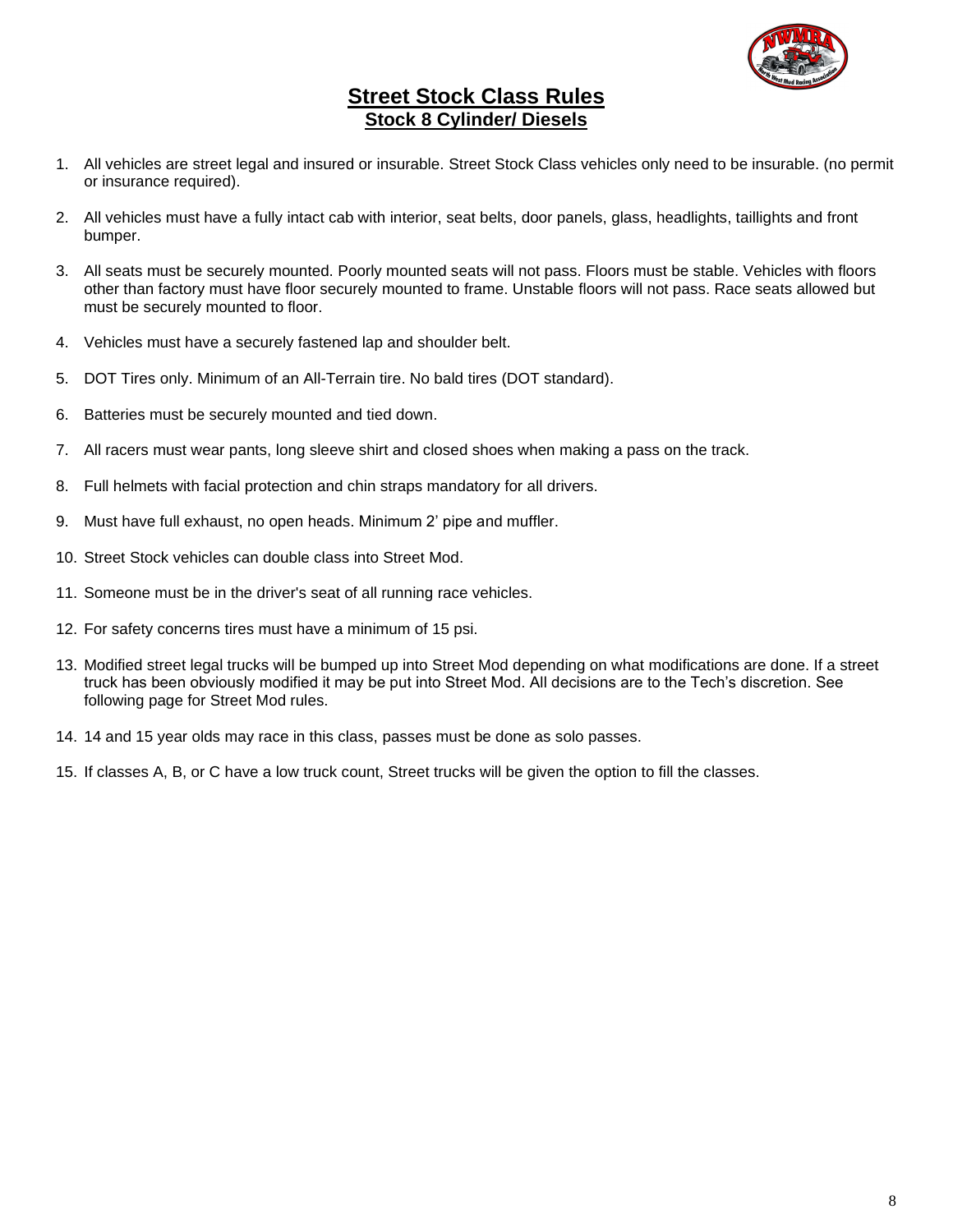## **Street Mod Class Rules**



- 1. Street Modified class is for street trucks that have been obviously modified. Modifications including but not limited to performance add-ons or upgrades, non-factory engines, traction devices and such may move you up to Street Mod. All decisions are to the Tech's discretion.
- 2. All vehicles are street legal and insured or insurable. Street Stock Class vehicles only need to be insurable. (no permit or insurance required).
- 3. All vehicles must have a fully intact cab with interior, seat belts, door panels, glass, headlights, taillights and front bumper.
- 4. All seats must be securely mounted. Poorly mounted seats will not pass. Floors must be stable. Vehicles with floors other than factory must have floor securely mounted to frame. Unstable floors will not pass. Race seats allowed but must be securely mounted to floor.
- 5. Vehicles must have a securely fastened lap and shoulder belt.
- 6. DOT Tires only. Minimum of an All-Terrain tire. No bald tires (DOT standard).
- 7. Batteries must be securely mounted and tied down.
- 8. All racers must wear pants, long sleeve shirt and closed shoes when making a pass on the track.
- 9. Full helmets with facial protection and chin straps mandatory for all drivers.
- 10. Must have full exhaust, no open heads. Minimum 2' pipe and muffler.
- 11. Street Mod vehicles can double class into A Class.
- 12. Someone must be in the driver's seat of all running race vehicles.
- 13. For safety concerns tires must have a minimum of 15 psi.
- 14. 14 and 15 year olds may race in this class. **If they are racing a vehicle with power adders** they will be required to complete a qualifying pass by direction of the NWMRA Board to be sure they can adequately control and handle the vehicle. All passes will be done as solo passes.
- 15. If classes A, B, or C have a low truck count, street trucks will be given the option to fill the classes.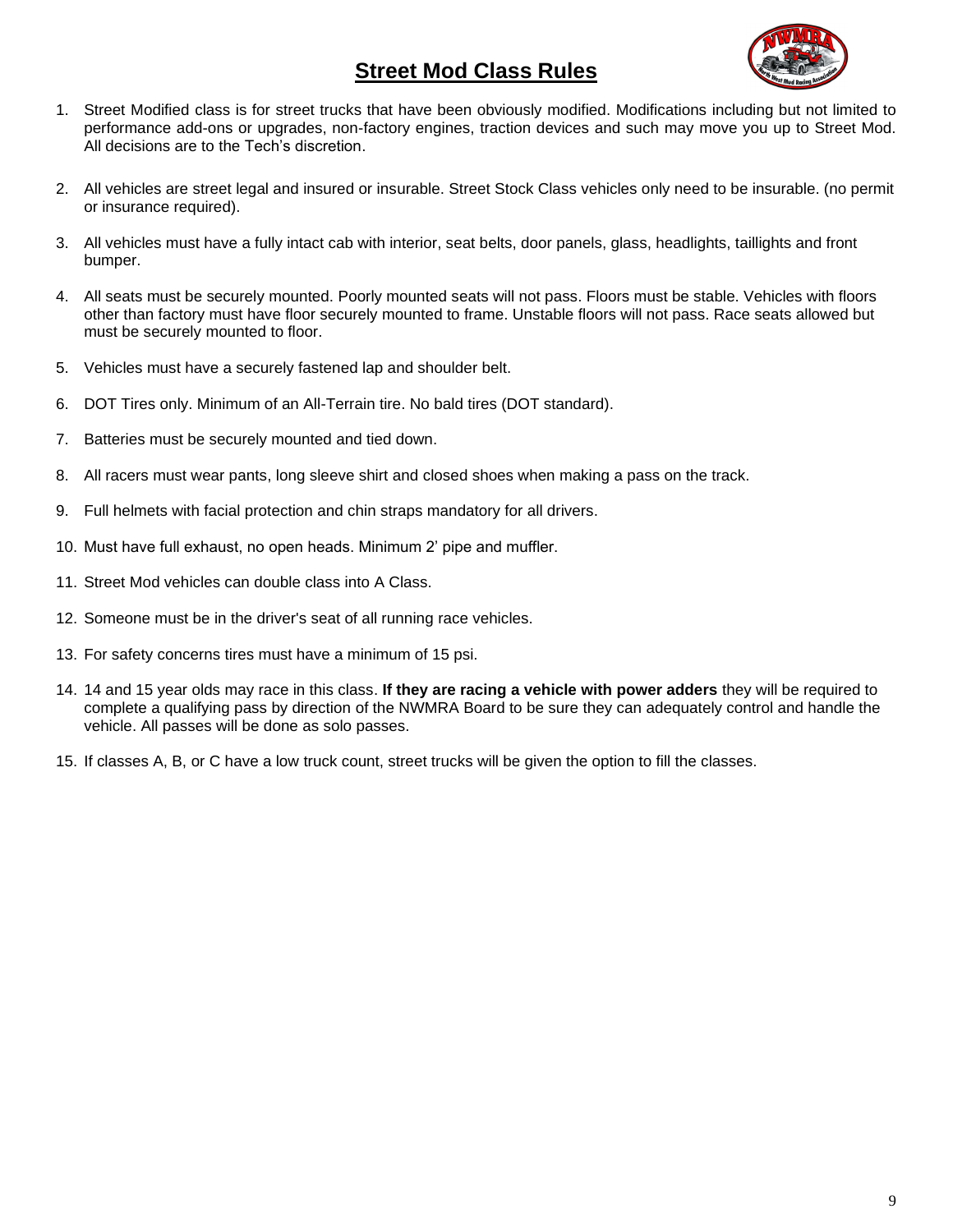## **4/6 Cylinder Mini Class**



- 1. All vehicles are street legal and insured or insurable. Vehicles only need to be insurable, no permit or insurance required.
- 2. No Fullsize trucks.
- 3. All vehicles must have a fully intact cab with interior, seat belts, door panels, glass, headlights, taillights and front bumper.
- 4. All seats must be securely mounted. Poorly mounted seats will not pass. Floors must be stable. Vehicles with floors other than factory must have floor securely mounted to frame. Unstable floors will not pass. Race seats allowed but must be securely mounted to floor.
- 5. Vehicles must have a securely fastened lap and shoulder belt.
- 6. DOT Tires only. Minimum of an All-Terrain tire. No bald tires (DOT standard).
- 7. Batteries must be securely mounted and tied down.
- 8. All racers must wear pants, long sleeve shirt and closed shoes when making a pass on the track.
- 9. Full helmets with facial protection and chin straps mandatory for all drivers.
- 10. Must have full exhaust, no open heads. Minimum 2' pipe and muffler.
- 11. Street Stock vehicles can double class into Street Mod.
- 12. Someone must be in the driver's seat of all running race vehicles.
- 13. For safety concerns tires must have a minimum of 15 psi.
- 14. No power adders allowed, if you have a power adder you will be placed in Street Mod.
- 16. 14 and 15 year olds may race in this class, passes must be done as solo passes.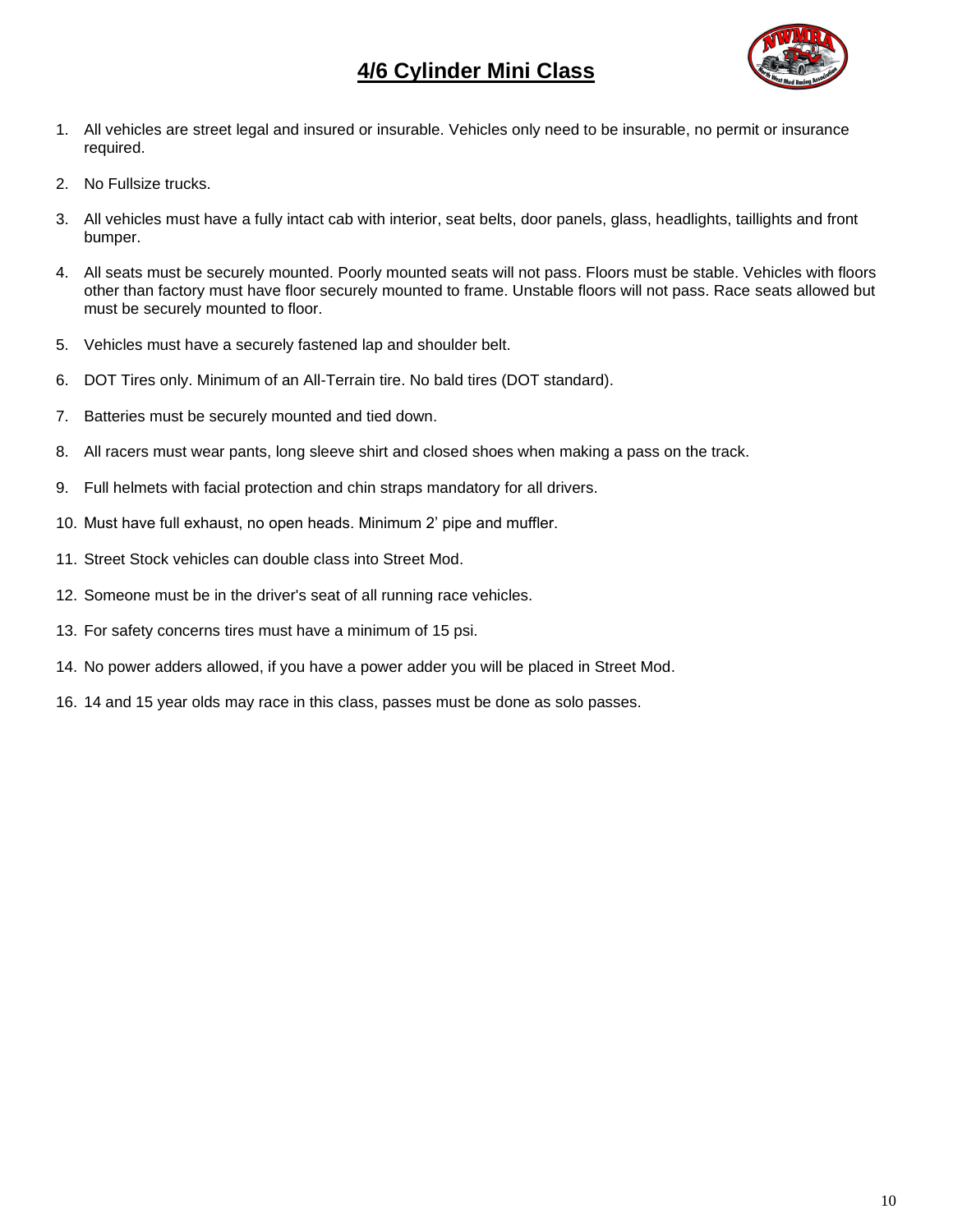## **J Class – Junior (non points)**



- 1. Class designated for our up and coming racers who are 13 years old or younger. Child must have the ability to control their own vehicle.
- 2. Only Buggy style vehicles are allowed (No Quads).
- 3. Horsepower is regulated to max 300cc 4 stroke or 250cc 2 stroke and no dirt bike motors with powerbands.
- 4. Full helmets with facial protection and chin straps mandatory for all drivers.
- 5. Arm restraints or Nets are mandatory.
- 6. The junior class buggies should not go faster than 6 Seconds.
- 7. Buggies that go faster than the 6 second time limit will have their times rounded up to 6.00 seconds.
- 8. If your buggy is consistently faster then 6 seconds for all 3 of the qualifying passes you will be given a 2 second penalty which will be added to your overall time.
- 9. This is not a points class.
- 10. Any conflicts or issues will be settled by the Board of Directors.
- 11. Junior racers are to stage in designated area near the Hill n Hole lane.
- 12. Junior racers must operate their vehicles in a safe manner, no joyriding, no hot-rodding or high-speed riding anywhere at race venues.
- 13. Junior racers will be split into 2 classes. To be determined at first race.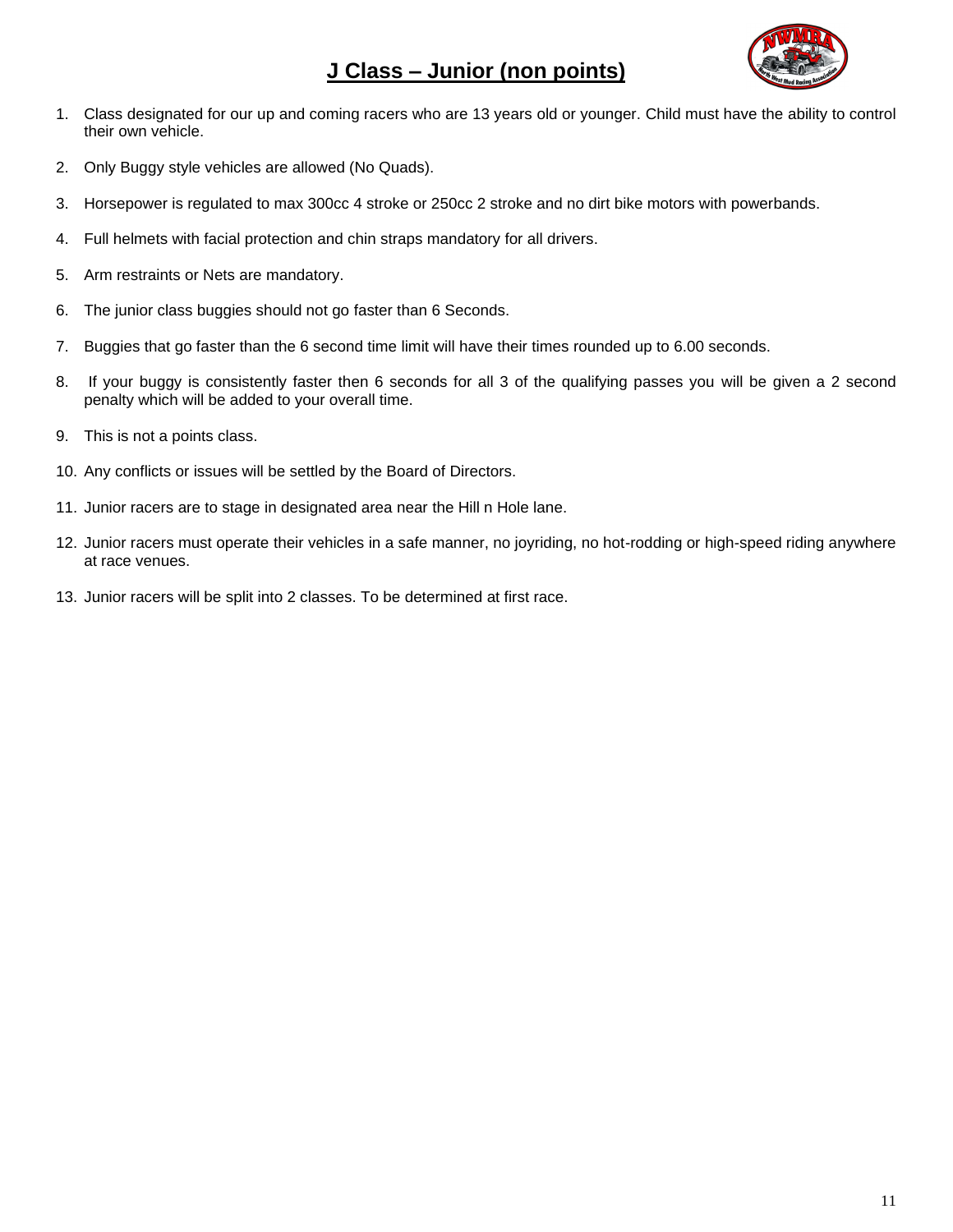

## **All Competition Classes – A through F Rules \*\*All Comp Racers Must Read\*\***

- 1. Must have a five-point harness. Mounting point must be between two and four inches below shoulder. Mounting hardware must be a min of 5/16", grade five bolts, 1 1/2" washers for body mounts and lock washer.
- 2. Must have six point roll cage. All cages must have a minimum of 1 5/8" .120 tubing for cages. Cages made from exhaust tubing or weaker materials are not acceptable and will not pass. Cages must fully protect the driver. Cages must be mandrel bent and all connecting points must be properly welded. Questionable Cages will not pass. There must be adequate padding on bars. Bars must be a reasonable distance above the driver's head and helmets must not surpass the Cage heights. Cages must have crossbar going above the driver, to the floor and sidebars. Tech Official to inspect welds and metal quality. (May require padding removal).
- 3. All seats must be securely mounted and reinforced with additional bracing at shoulder level for back support. Factory floors must have seat mounted to floor. If floors other than factory, the seat must be securely mounted to the frame. Poorly mounted seats will not pass. Factory floors must be stable. Vehicles with floors other than factory must have floor securely mounted to frame. Floors can be made of aluminum or sheet metal but not materials like expanded metal, fiberglass, or wood. Vehicles with factory floors must have Cage/Bars securely mounted to floor with 6"X6", 3/16" steel mounting or better. If floors are other than factory, Cages/Bars must be securely mounted to vehicle frame. Unstable floors will not pass.
- 4. All racers must wear pants, shirt and closed shoes when making a pass on the track. Minimum of one-ply fire jackets and neck support mandatory for all competition vehicles racing in A class. All full competition racers from B Class through F Class, must have approved fire clothes to suit.
- 5. Full helmets with facial protection and chin straps mandatory for all drivers. Eye protection mandatory in vehicles without windshield and in alcohol vehicles.
- 6. Vehicles must have a metal or Lexan firewall fully protecting the driver front, rear or both depending on location of motor, fuel cell and radiator. If vehicles don't have proper firewalls then all cooling and fuel systems will have to be guarded to protect driver. Intake deflectors mandatory. If tech finds these to be insufficient drivers will then be required to follow F Class rules and use a 3 layer fire suit with gloves, shoes and face sock.
- 7. Must have a functional fire extinguisher mounted in easy driver access.
- 8. Vehicles running alcohol must have a functional, on-board system (3 nozzle) capable of extinguishing alcohol fires. All vehicles running Methonal or Ethonal (E85) outside of F class are required to register their fuel with the tech director so the track officials can be informed.
- 9. Vehicles running alcohol must have a functional cab extinguisher mounted in easy driver access.
- 10. Drivers of alcohol vehicles must wear an alcohol approved fire suit including shoes, gloves and facial socks.
- 11. Vehicles with blower induction systems must have secured blower straps and aluminum blower studs.
- 12. Full Competition Race vehicles must have one of the following: Transmission Blanket, Scatter Shield, or Transmission Shield. Shields must cover top & sides for B through F, (SFI approved)
- 13. All Competition vehicles in A through F class must have a clearly labeled, functional Kill Switch located at the rear, center of the vehicle. It must shut down all vehicle operation.
- 14. Interior Kill switch is mandatory in all competition vehicles
- 15. All toggle switches must be clearly labeled.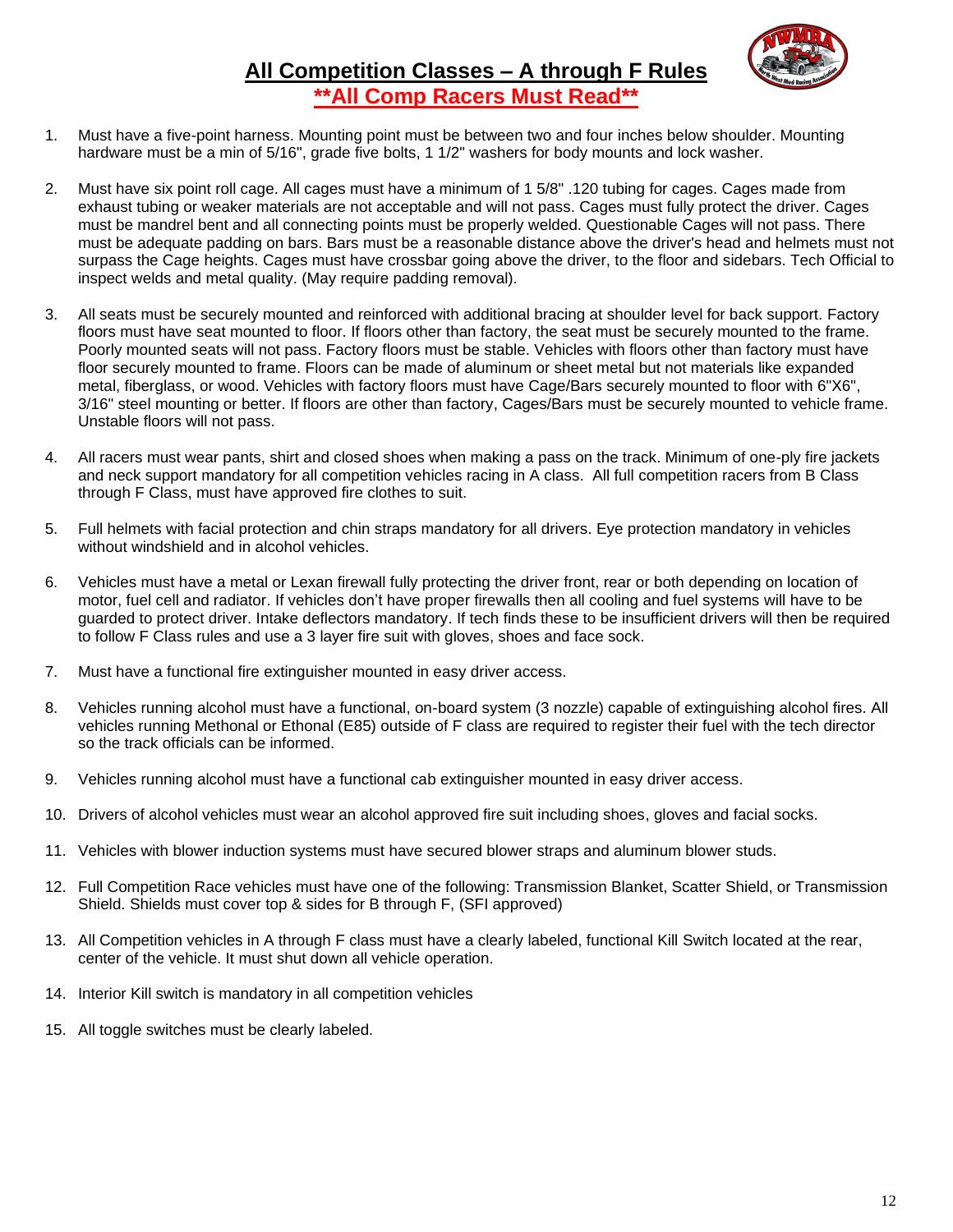

- 16. Competition vehicles in A through F class must have a minimum of one hoop per driveshaft also universal guards on drive shafts and differentials, unless the body skirts 1" below the U Joint. U joint shields are minimum 4-inch diameter by 5 inch long, minimum 18 gauge or alloy equivalent.
- 17. All batteries must be securely mounted and tied down. Interior batteries must be mounted in a sealed battery box.
- 18. Interior fuel gauges and lines, electrical wires and nitrous lines must be driver protected. Interior fuel tanks, cells and nitrous bottles must be securely mounted and driver protected. Nitrous bottles mounted inside the drivers compartment will need to be vented outside the vehicle.
- 19. Someone must be in the driver's seat of all running race vehicles.
- 20. **Be sure to read rules specific to your class on the following pages**.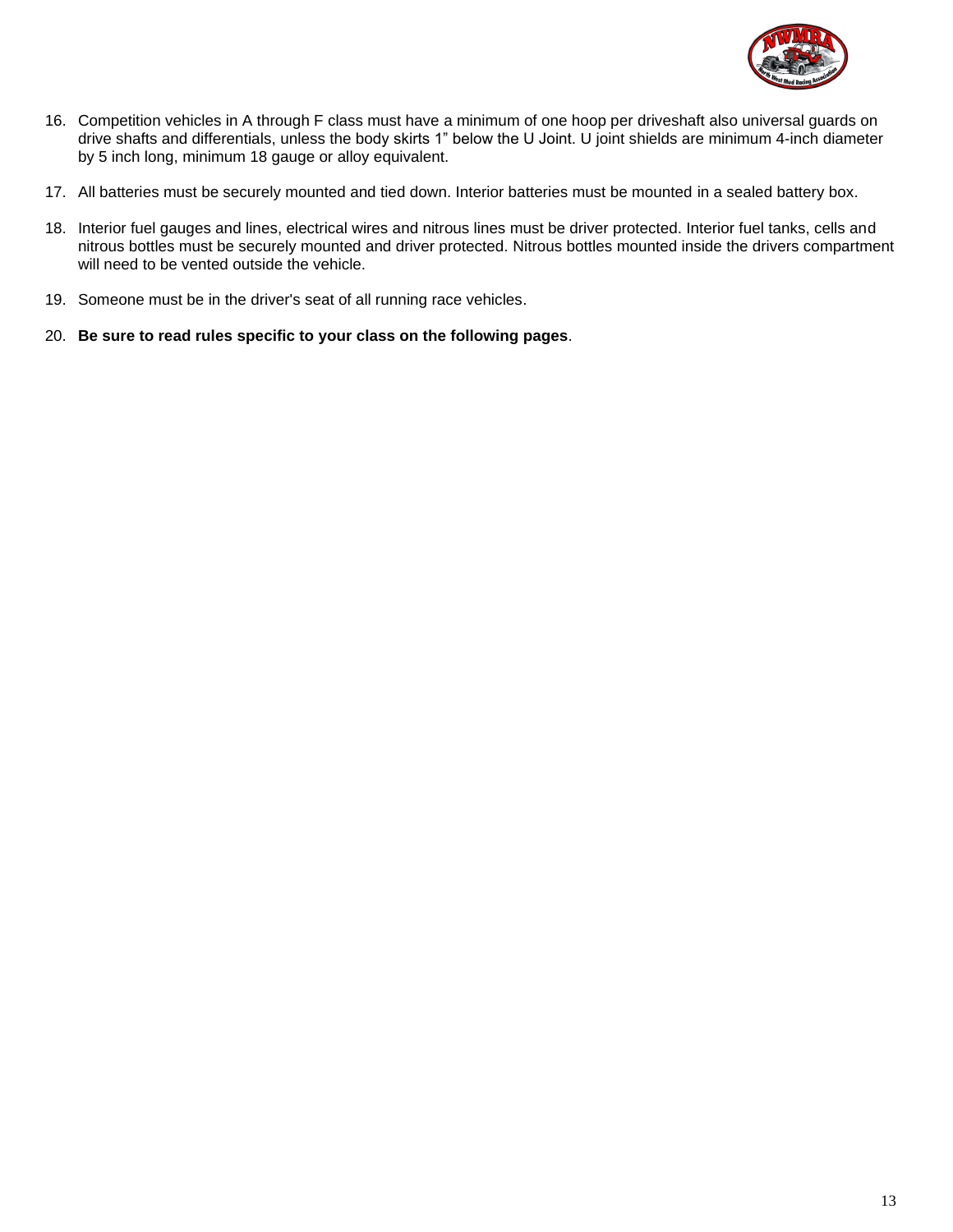## **A Class**



#### **All rules stated for Competition classes A through F on pages 11 and 12 apply plus the following rules.**

- 1. Body may be modified but it must be of recognizable production style. A one race grace is given to conform. For rock bouncers, Ulta4 buggies and similar contact the NWMRA Tech Committee for minimum requirements.
- 2. Street Legal DOT stamped tires any size (they can be cut) but no tractor or paddle tires.
- 3. No nitrous, methanol and no forced induction, with the exception of factory options. Naturally aspirated only.
- 4. Minimum of one-ply fire jackets and neck support mandatory.
- 5. Non-insurable vehicles that do not have proper competition safety features must run in A class and must have all factory structural integrity intact, such as windows, doors, floor boards, seat belts. It is at the Tech official's discretion to allow a one race leniency. Without significant headway towards meeting competition standards, they will not be allowed to race beyond the one race leniency.
- 6. A Class vehicles can double class into B or C Class to fill classes.
- 7. You may not step down as a driver into A class from any full competition class (i.e., F, PC, E, C, or B into A) if you have raced in the current and/or previous two years at an NWMRA sanctioned event. A Class is for entry level, novice drivers.
- 8. Vehicles running in 2 classes must have 2 different drivers when stepping down into A class. Nitrous bottles must be **removed** and not just disconnected.
- 9. You may have two 1st place years in this **novice**," A" class prior to being forced to step up in class.
- 10. 14 and 15 year olds may race in this class, passes must be done as solo passes.

## **B Class DOT 38.5" tires or shorter**

#### **All rules stated for Competition classes A through F on pages 11 and 12 apply plus the following rules.**

- 1. All vehicles must meet all competition standards. No Street Vehicles are allowed.
- 2. Body may be modified but it must be of recognizable production style. A one race grace is given to conform. For rock bouncers, Ulta4 buggies and similar contact the NWMRA Tech Committee for minimum requirements.
- 3. Can run nitrous, racing fuels, Alcohol, or forced induction systems, but cannot run any combinations of alcohol with a forced induction system.

## **C Class DOT 39" tires or taller**

#### **All rules stated for Competition classes A through F on pages 11 and 12 apply plus the following rules.**

- 1. All vehicles must meet all competition standards. No Street Vehicles are allowed.
- 2. Body may be modified but it must be of recognizable production style. A one race grace is given to conform. For rock bouncers, Ulta4 buggies and similar contact the NWMRA Tech Committee for minimum requirements.
- 3. Can run nitrous, racing fuels, Alcohol, or forced induction systems, but cannot run any combinations of alcohol with a forced induction system.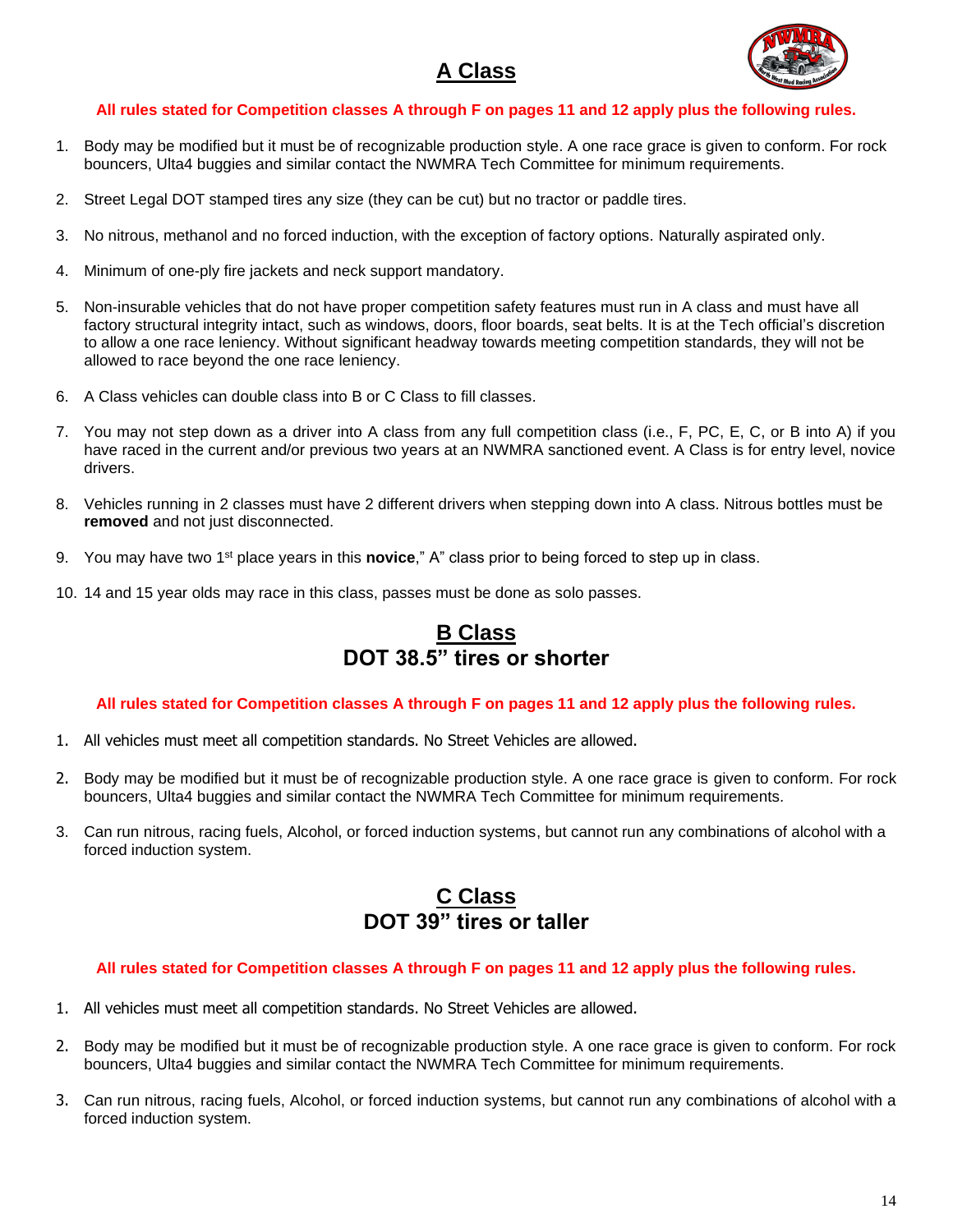## **E Class Limited Tractor**



#### **All rules stated for Competition classes A through F on pages 11 and 12 apply plus the following rules.**

- 1. All vehicles must meet all competition standards. No Street Vehicles are allowed.
- 2. Can run nitrous, racing fuels, Alcohol, or forced induction systems, but cannot run any combinations of alcohol with a forced induction system unless your vehicle falls under the designation of a Mega truck (See rule 3 for definition).
- 3. Mega trucks can run a combination of alcohol with a forced induction system. A Mega Truck is defined as trucks with 2.5 ton and larger differentials and 49" tires or larger who is also running in Hill n Hole.
- 4. Mega trucks running a combination of alcohol with a forced induction system must be registered for Hill n hole and compete in Hill n Hole to be eligible to double class into E. **Ie: Hill n Hole is your primary class**.
- 5. Rear tires must be V-Bar tractor tires (all non DOT tires regardless of size)

## **F Class Pro Paddle**

#### **All rules stated for Competition classes A through F on pages 11 and 12 apply plus the following rules.**

- 1. All vehicles must meet all competition standards. No Street Vehicles are allowed.
- 2. Can run unlimited engine configurations.
- 3. Paddle tires and Verratracs.

### **PC Class Pro Cut DOT cut or uncut minimum 39" tires**

#### **All rules stated for Competition classes A through F on pages 11 and 12 apply plus the following rules.**

- 1. All vehicles must meet all competition standards. No Street Vehicles are allowed.
- 2. Can run nitrous, racing fuels, Alcohol, or forced induction systems, but cannot run any combinations of alcohol with a forced induction system.
- 3. No double classing out of Pro Pit as the Pro Pit must be kept clear of mud.
- 4. Must Run DOT tires cut or uncut.
- 5. No v-treads.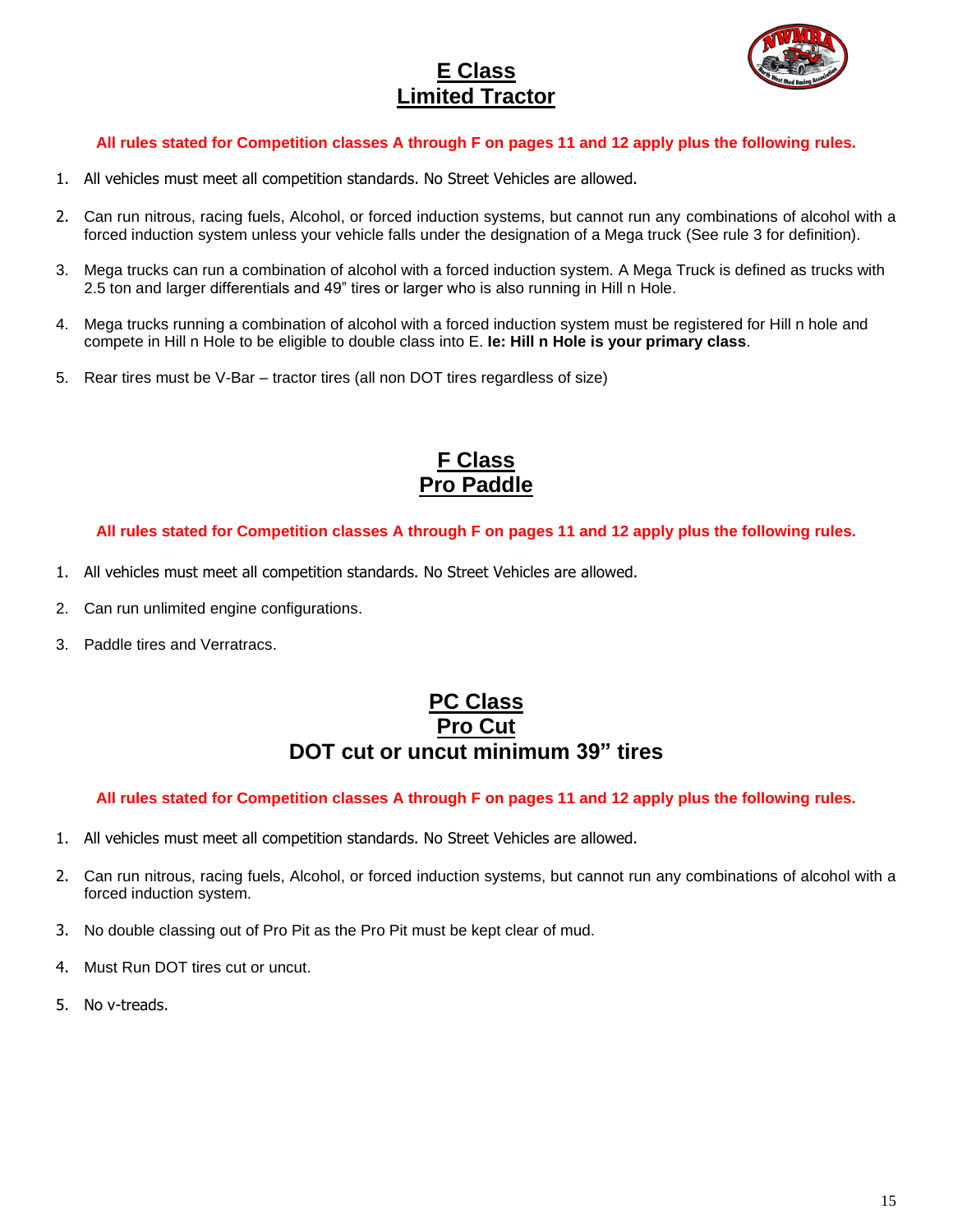

## **H&H Class Hill N Hole**

#### **All rules stated for Competition classes A through F on pages 11 and 12 apply plus the following rules.**

- 1. All vehicles must meet all competition standards. No Street Vehicles are allowed.
- 2. Neck support mandatory, Hans device or equivalent recommended.
- 3. Must have a five-point harness.
- 4. Be sure batteries, fuel cell, radiator, fire extinguisher, ect. are securely mounted.
- 5. Any tire size and combination allowed.
- 6. Can run nitrous, racing fuels, Alcohol, or forced induction systems, but cannot run any combinations of alcohol with a forced induction system unless your vehicle falls under the designation of a Mega truck (See rule 3 for definition).
- 7. Mega trucks can run a combination of alcohol with a forced induction system. A Mega Truck is defined as trucks with 2.5 ton and larger differentials and 49" tires or larger.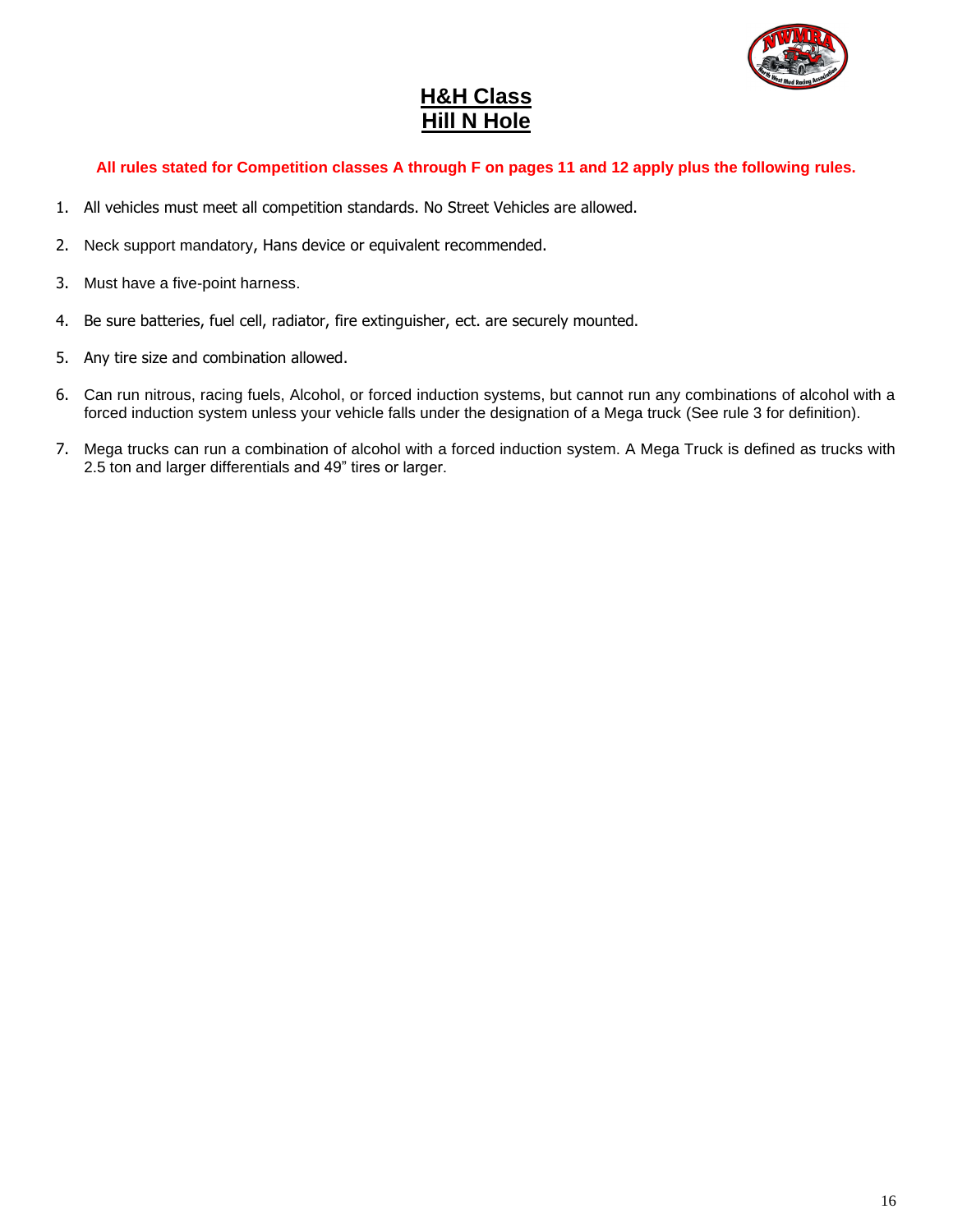## **POINT SERIES SYSTEM**



- 1. Only paid members qualify for points.
- 2. If a racer changes vehicles during the season, another membership must be registered and paid for to qualify for points for the new vehicle. Points earned by one vehicle can only be transferred to another at the board of director's discretion.
- 3. Two drivers may race the same vehicle as one membership within the same class, but both drivers must be paid members to qualify for points.
- 4. Two drivers may race the same vehicle with two memberships in two separate classes but both drivers must be paid members to qualify for points.
- 5. Memberships must be paid in full prior to the race date to qualify for points and applicable tow money. Tow money is not paid at all sanctioned races.
- 6. A member driver must notify timing officials before a non-member drives his/her vehicle or all points for the event will be forfeited. Trophies and cash prizes will be awarded, excluding non-member's passes, and points will only be issued to member passes.
- 7. Points are not awarded for disqualified, uncompleted or forfeited passes. If a member is disqualified from a race, no points will be awarded for the event. Disqualified drivers will forfeit cash winnings, trophies, tow money and points for the event.
- 8. Associate members may vote on issues but may not compete in the point series. Their vehicles can compete in races, but can not qualify for tow money or other full membership benefits.
- 9. Non member volunteers that hold an official title with the club will be referred to as **title holders** (such as starter, spectator gate keeper, stager, timer, track manager, etc)**…are given honorary membership,** thus giving these valuable people voting power and influence.
- 10. Member Drivers who attend the AGM are given 50 points for the next years points season. If a driver can not be present a family member or one of their pit crew may be there on the drivers behalf. Out of Province/Island Members will be able to get their 50 Points if they notify a Board Member in writing (email, text message, Facebook message, ect.) that they will be absent. Points will be awarded at the discretion of the Board of Directors. (Maximum of 50 points awarded)

#### **POINTS ARE AWARDED AS FOLLOWS**

- **1 st - 100 points**
- **2 nd - 75 points**
- **3 rd - 50 points**
- **4 th - 40 points**
- **5 th - 30 points**
- **6 th - 20 points**
- **7 th - 10 points**
- **8 th - 5 points**
- **Each pass is 10 points if fully completed.**
- **Fastest Pass per class 20 points.**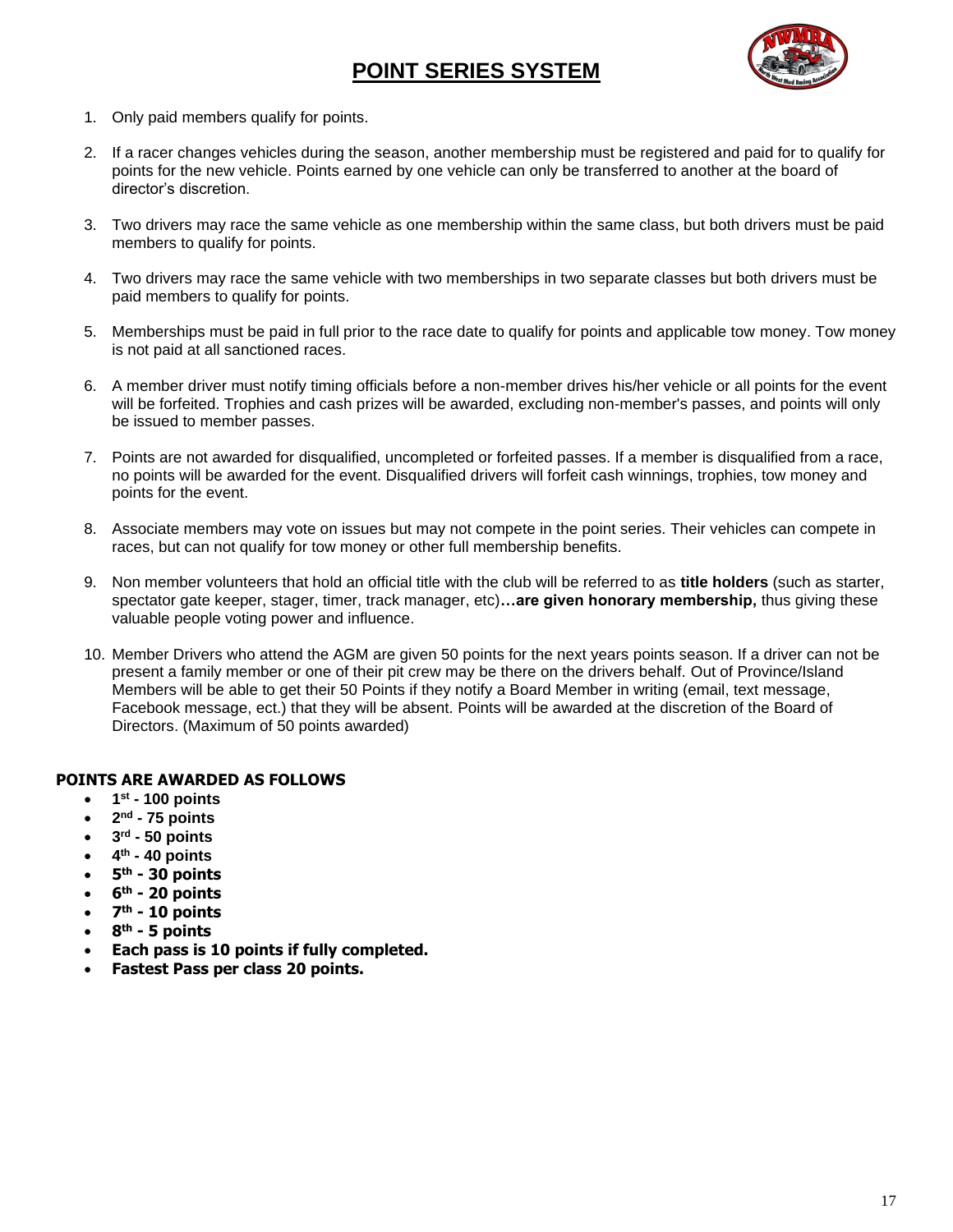

## **NWMRA SCHEDULE "B"** PRIZE PACKAGE PAYOUT

| NWMRA Minimum Prize Package Payout            |                                       |              |                                                     |  |  |
|-----------------------------------------------|---------------------------------------|--------------|-----------------------------------------------------|--|--|
| Class                                         | 1st<br>Place                          | 2nd<br>Place | 3rd Place                                           |  |  |
|                                               | St Reg \$ 200.00 \$ 125.00 \$ 100.00  |              |                                                     |  |  |
|                                               | St Mod \$ 200.00 \$ 125.00 \$ 100.00  |              |                                                     |  |  |
| 4/6                                           | \$200.00 \$125.00 \$100.00            |              |                                                     |  |  |
| <b>JA</b>                                     | $$200.00$ \$125.00 \$100.00           |              |                                                     |  |  |
| H&H                                           | \$300.00 \$225.00 \$150.00            |              |                                                     |  |  |
| $\boxed{\mathsf{B}}$                          | $$300.00$ \$ 225.00 \$ 150.00         |              |                                                     |  |  |
| $\frac{1}{\sqrt{2}}$                          | $$300.00 \times 225.00 \times 150.00$ |              |                                                     |  |  |
|                                               | $$300.00$ \$ 225.00 \$ 150.00         |              |                                                     |  |  |
| $\overline{PC}$                               |                                       |              | $$300.00$ \$ 225.00 \$ 150.00 (Currently suspended) |  |  |
| F                                             | \$ 600.00 \$ 400.00 \$ 200.00         |              |                                                     |  |  |
| <b>Fastest pass of Weekend in Mud \$50.00</b> |                                       |              |                                                     |  |  |
| Fastest pass of Weekend in Pro Pit \$250.00   |                                       |              |                                                     |  |  |
| Total minimum prize package payout \$6575.00  |                                       |              |                                                     |  |  |

The Promoter is responsible for trophies.

First, Second and Third place and fast time trophies for each racing class (Street Reg – F)

The Mechanics Class may be run at the Promoter's discretion but has set restrictions. No cash prizes for this optional class. 1<sup>st</sup>, 2<sup>nd</sup>, and 3<sup>rd</sup> trophies only at the promoters discretion. **Powder Puff** registrations are \$20 with trophies and/or cash prizes at the promoters discretion.

Calculation format for a four-pass race is: Total of best three runs in distance or time.

Scores are always tabulated by distance than times. Once three complete passes are made the scores are added by times. There are no rules that require three passes to be made to qualify for placing. Two complete passes can beat three incomplete passes and one complete pass can beat two or three incomplete passes in distance.

*It is always a total of* **DISTANCE THEN TIME** (best 3 out of 4 runs)

Sample of Timing Format

| Name    | Dist.<br>Time      | Dist.<br>2<br>Time           | Time Dist.           | Time Dist.<br>4 | Total Dist. | Total Time | Place |
|---------|--------------------|------------------------------|----------------------|-----------------|-------------|------------|-------|
| A1 John | <b>200</b><br>4.44 | $200^{\circ}$<br>P.<br>-4.47 | $200^{\circ}$<br>.89 | 180<br>$---$    | 600         | 16.80s     |       |
| A2 Dave | 4.92 200           | 4.79 200                     | -200`<br>8.29<br>D.  | 6.24 200        | 600         | 15.95s     |       |
| A3 Mary | 3.13 200           | ----                         | ----                 |                 | 372         | ----       |       |
| A4 Doug | ----               |                              | 200<br>3.49          | 200<br>3.23     | 400         | ----       |       |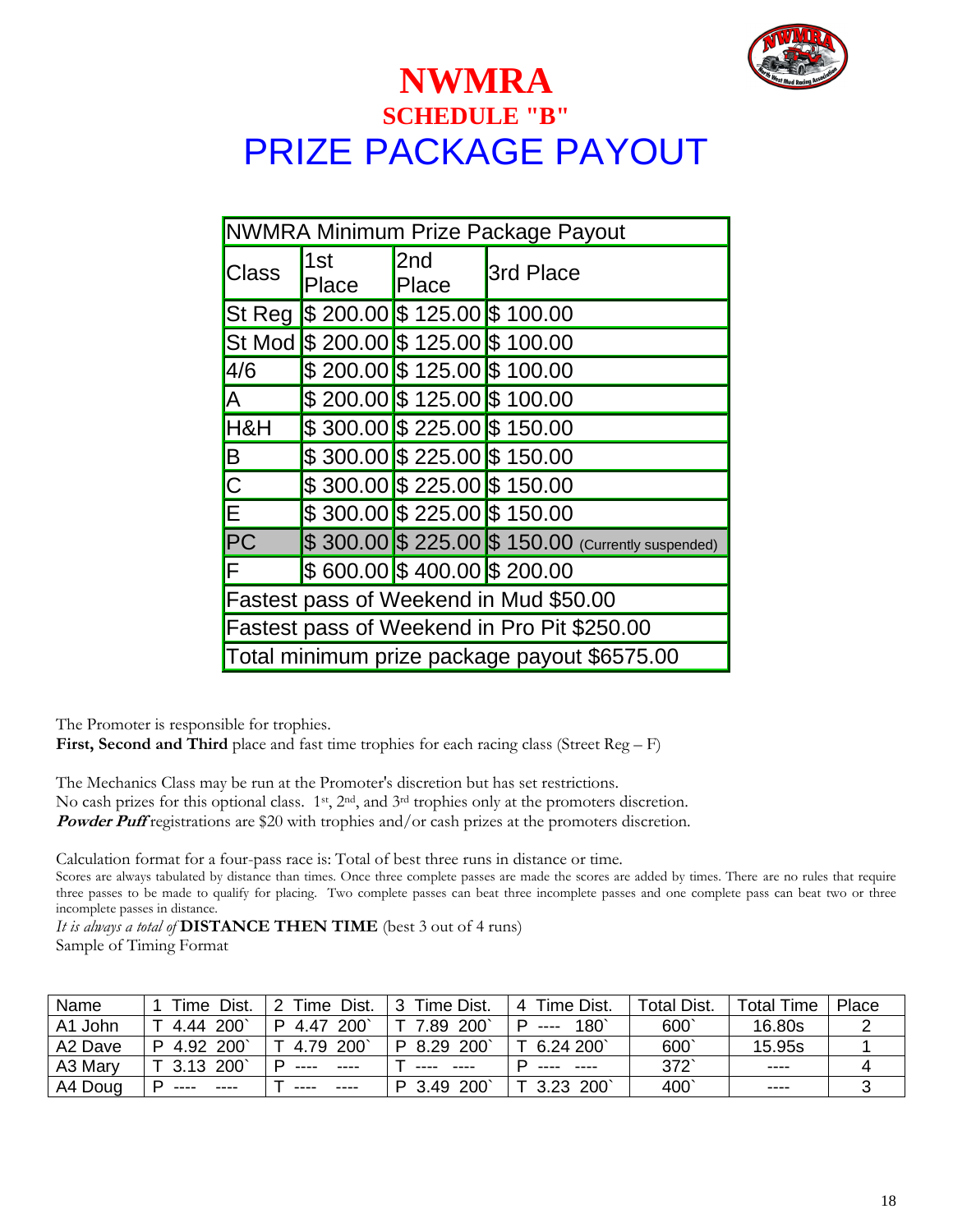



## **Board Of Directors- Executive**

#### **Leanna Davies - President**

The President oversees all aspects of sanctioned events and ensures the rules and regulations are adhered to at all times. The President also oversees the electronic timing system during the event. All concerns, questions or disputes are to be directed to the President or one of the Vice Presidents for resolution by directors and officials.

#### **Gavin McDonald - Vice President**

Assists with the enforcement of the NWMRA's rules and regulations and assists the President and track officials with their duties.

#### **Michael Van Der Meij– 2 nd Vice President**

Assists with the enforcement of the NWMRA's rules and regulations and assists the President and track officials with their duties.

#### **Jennean Hill – Treasurer**

Treasurer assists with the registration forms and information and deals with all monetary NWMRA transactions.

#### **Elenor Fawcett – Secretary**

The Club Secretary carries out or delegates all the administrative duties that enable the club and its members to function effectively.

#### **Gate Treasurer**

The Gate Treasurers principal duties involve overseeing all cash and volunteers at the gate entrance.

#### **Chris Stephens – Head Tech Director**

Classification of vehicles for rules and regs purposes. Ensures all vehicles meet safety regulations and classes.

#### **Stuart Wightman – Media Director**

Answers all media.

#### **Alyssa Bleeker – Timing Director**

Oversees all timing requirements, helps setup timing system along with track manager. Logs all digital times and calculates final times and points and provides a race summary sheet with the placing for the trophy presentation. Copies of all paper work will be provided to the promoter within one week following the event.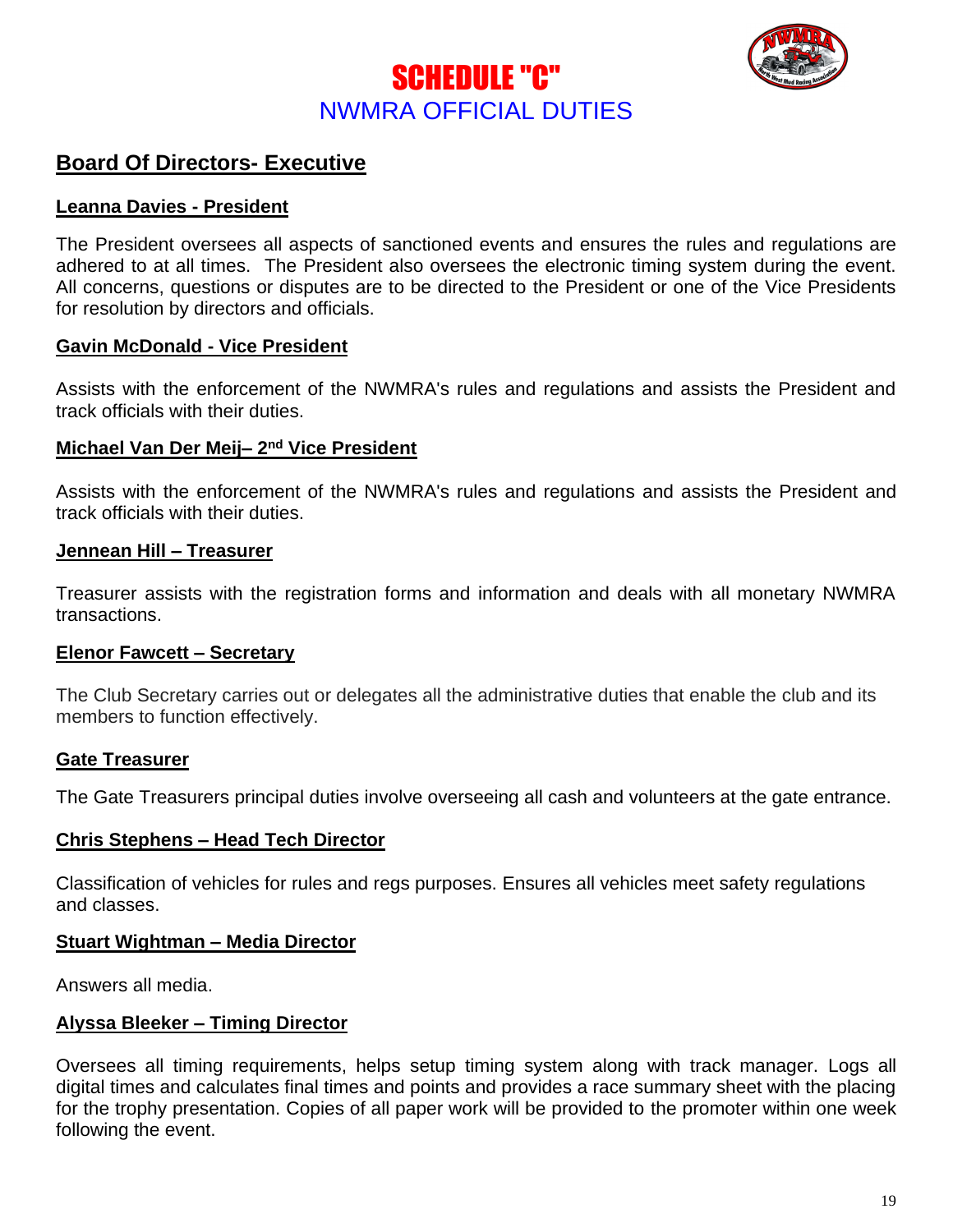## **Sub Committee and Official Volunteers**



#### **Timing Crew and Track Volunteers**

We have established a reliable crew of volunteers for these duties. All digital timing and manual timing is overseen by the Head Timer and Track Manager. (note manual timers are to be provided by the promoter) All NWMRA directors and Tech officials who work the event may not be charged entry fees but are required to sign waivers before being granted entrance to restricted track areas.

#### **Matt Kozyniak - Track Manager**

The Track Manager responds to any vehicle incidents and oversees the electronic timing system and safety response team of volunteers. He also oversees the staging officials.

#### **Brandon Hunter – Head Starter**

Head Starter is involved in maintaining the mud pits and equipment on the track and he oversees enforcement of safety requirements.

#### **Andrew Stephens - Facebook liaison**

Maintains and represents the NWMRA on Facebook. Promotes races and creates events.

#### **Leanna Davies - Website Manager**

#### **Assistant Timer**

#### **Promotions Committee**

- Leanna Davies
- Andrew Stephens
- Tanya Van Der Meij
- Jennean Hill
- Gavin McDonald

#### **Tech Committee**

- Gavin McDonald
- Chris Stephen
- Michael Van Der Meij
- Dave Davies
- Ivan Bruchall
- Andrew Stephens

#### **Track Committee**

- Gavin McDonald
- Matt Kozyniak
- Brandon Hunter
- Andrew Stephens
- Doug Jewel
- Jordan Kieneker
- Stu Wightman

*With everyone's assistance, we work together to put on a great race!*